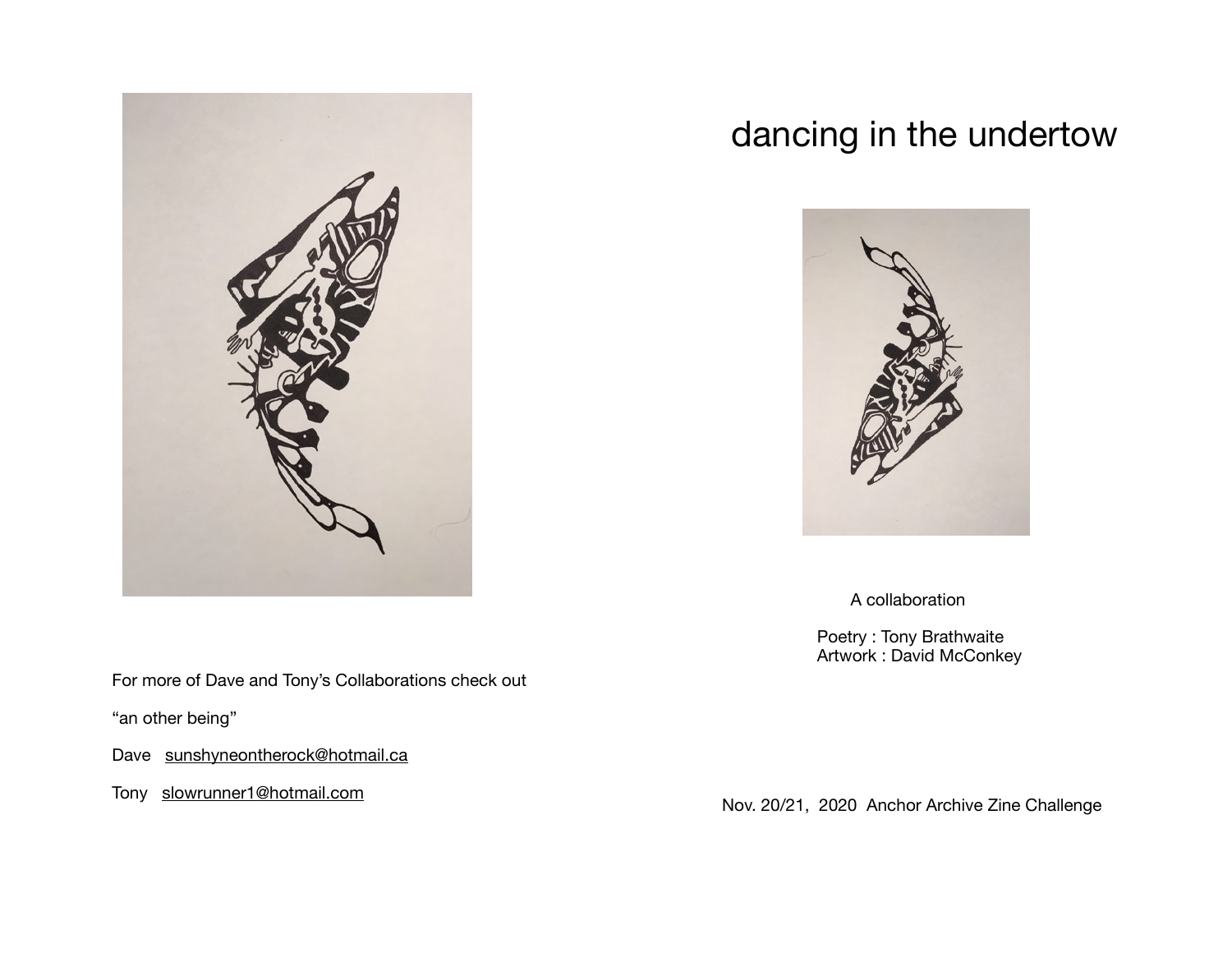

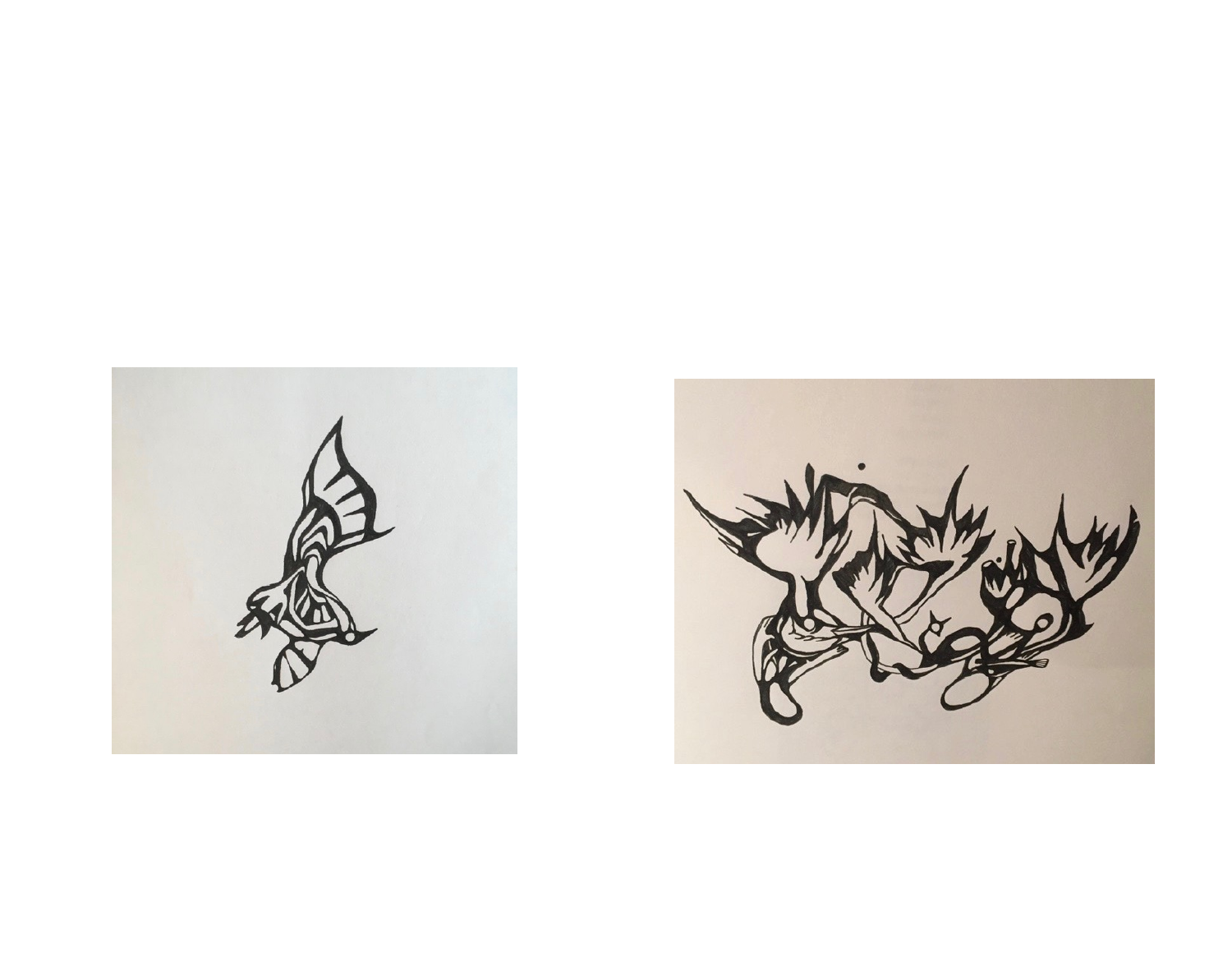birds and butterflies dance above water and whale tails flipping in the desert

 slow dancing with cacti

 dancing in the undertow swirling twisting breathing below a canopy of foliage sensually

 flowing guiding edging towards release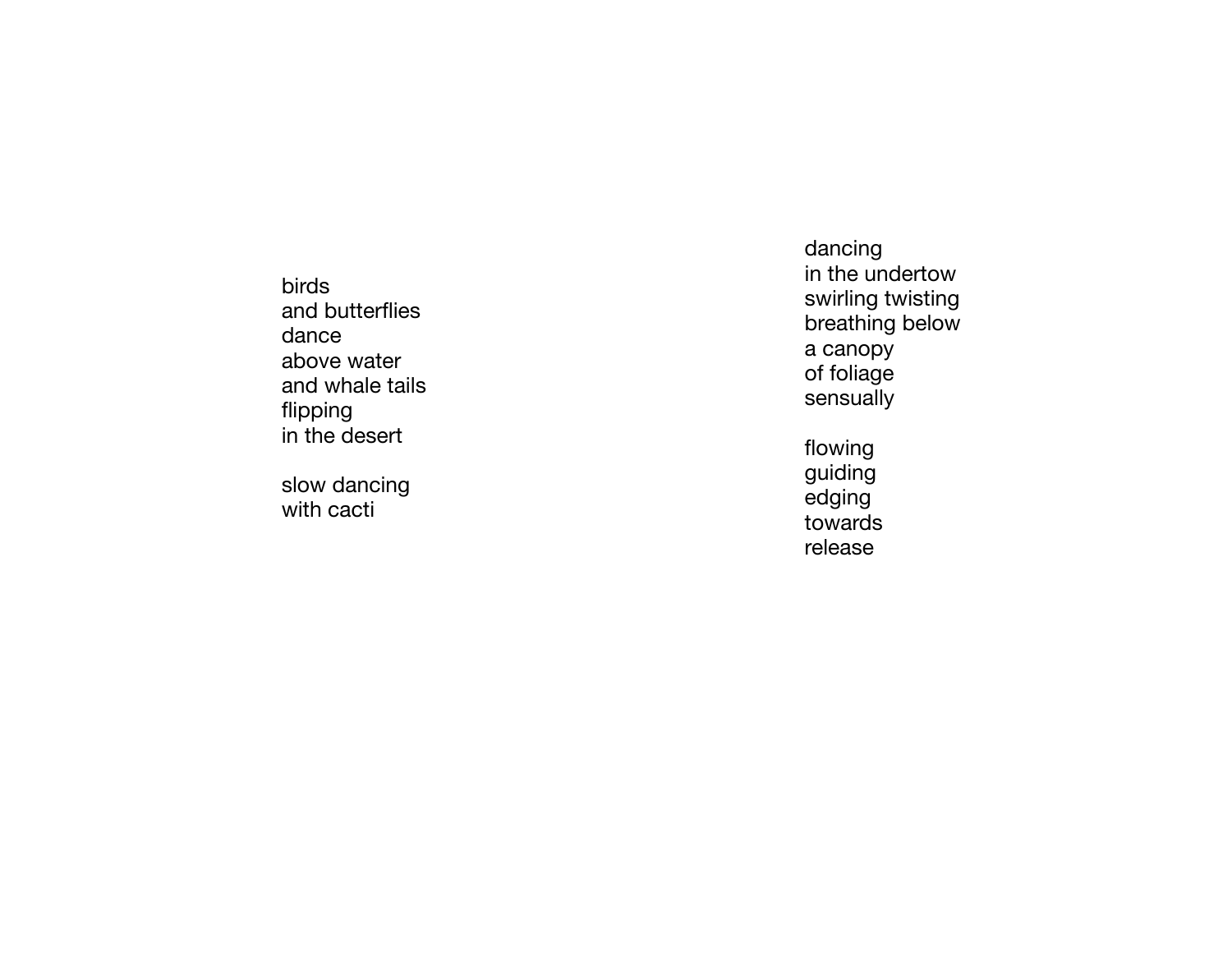the arc rocks forwards and back inching ahead

grasping for stability in a joruney to survive

the animals cling together in pairs

motions of the pendulum are balanced on waves

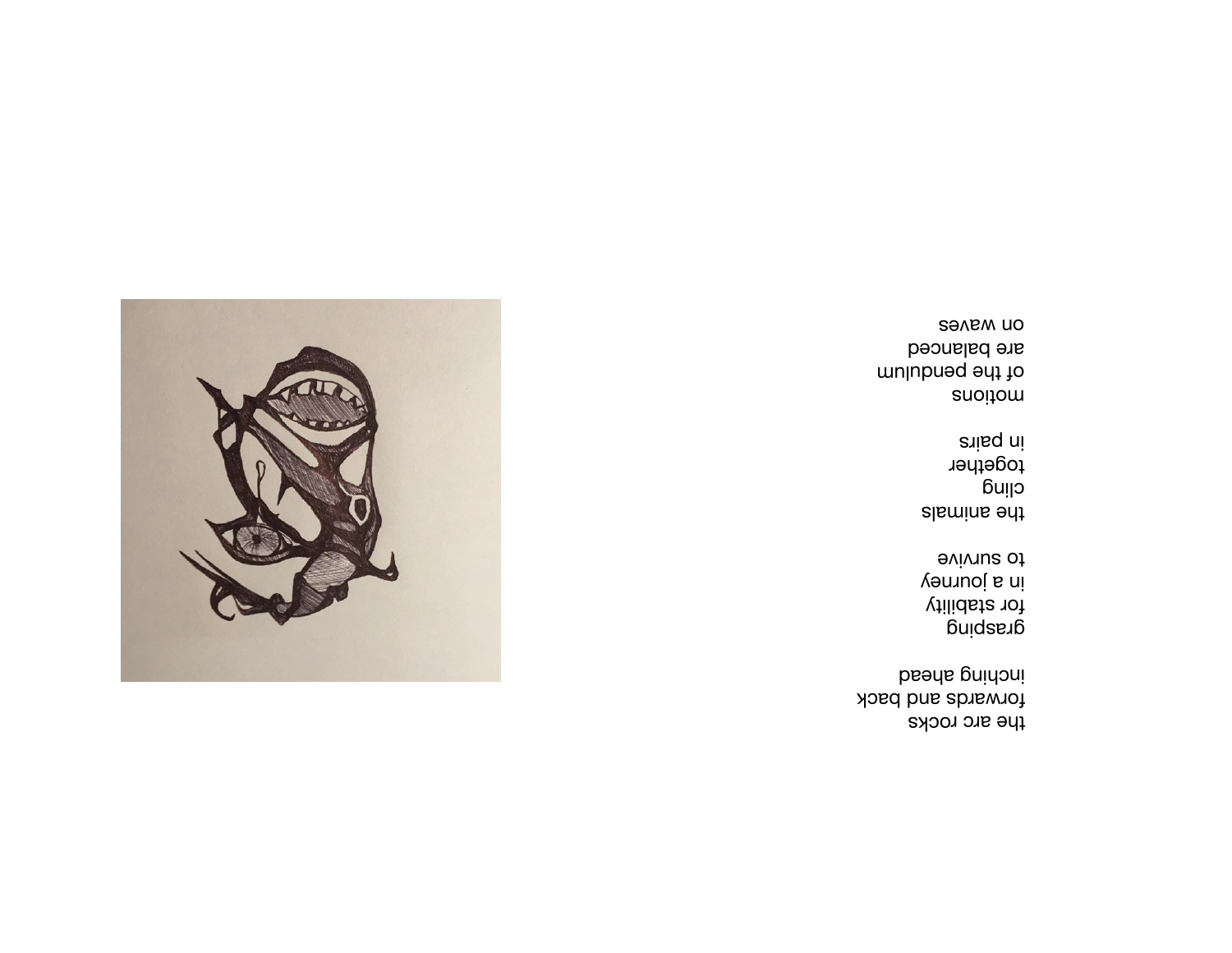a tear leaks onto my face

 resisting the swipe i let it go

 slowly rolling down across contours

 i experience the wetness of a tiny stream

refreshed

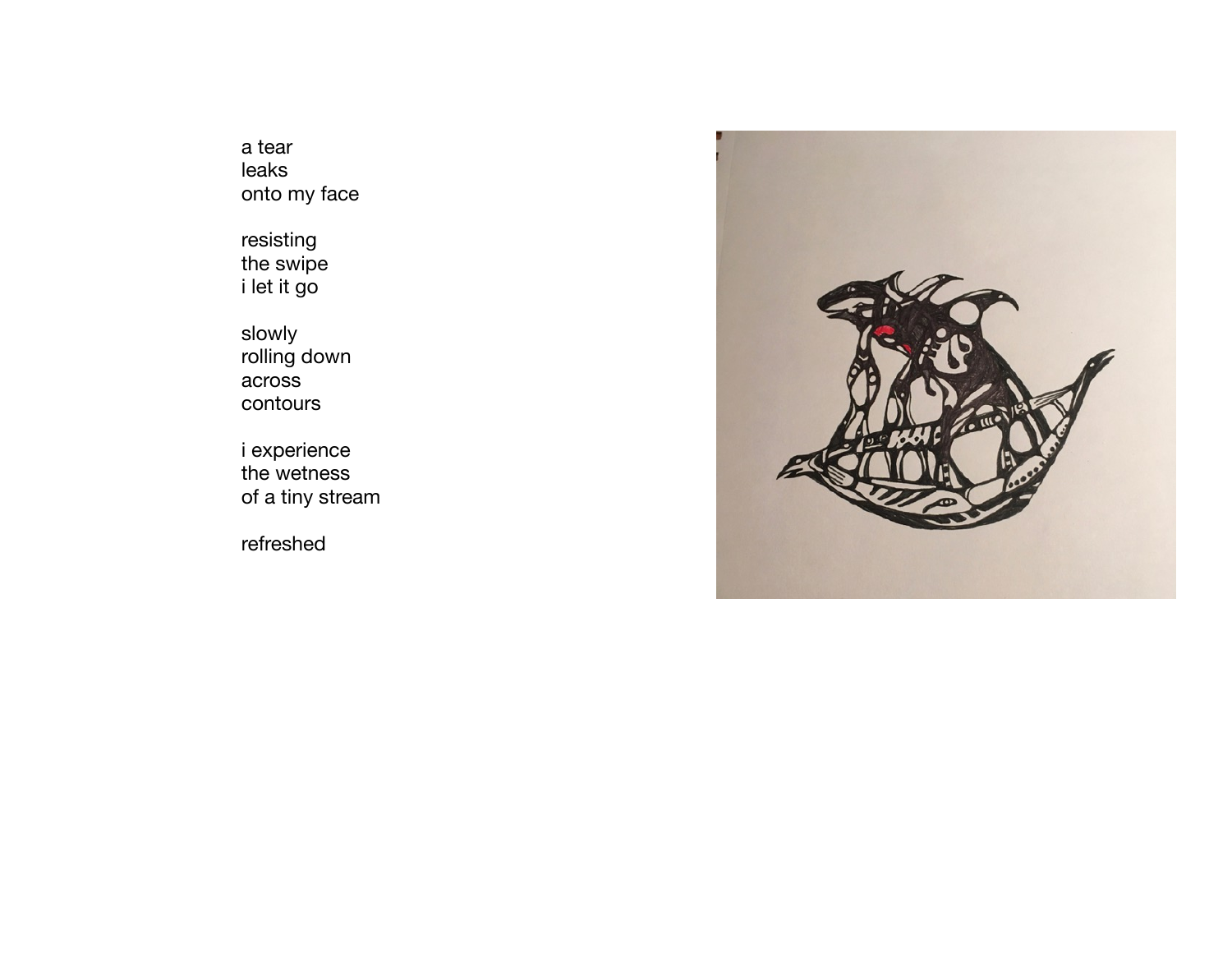

resting on surjace tension maintaining a perception of calm

eyes steadily gazing arms gathering encompassing sheltering chaos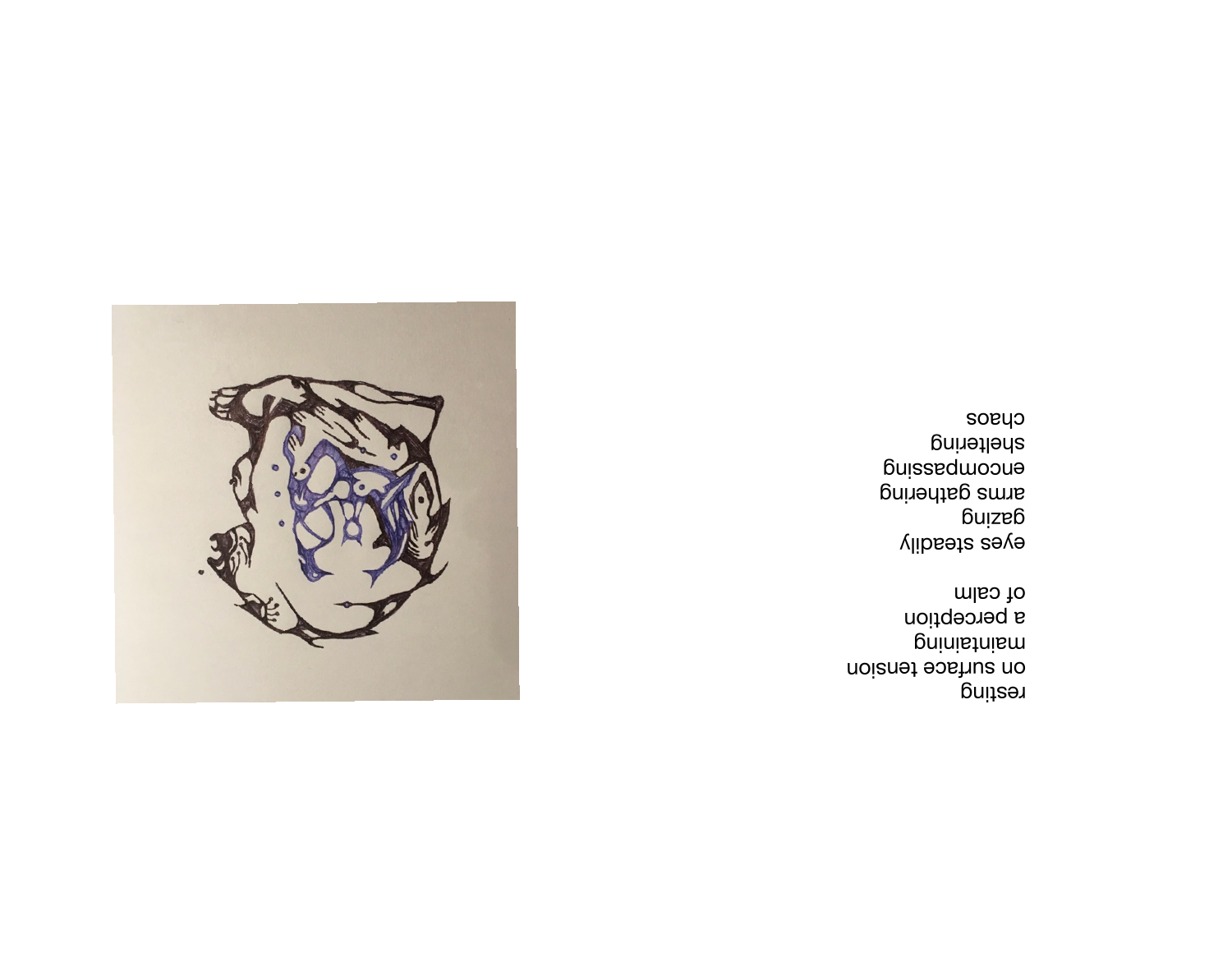the legacy of the past drags behind

shoulders stooped under the weight of the person you once were

slow steps steadily trudge ahead

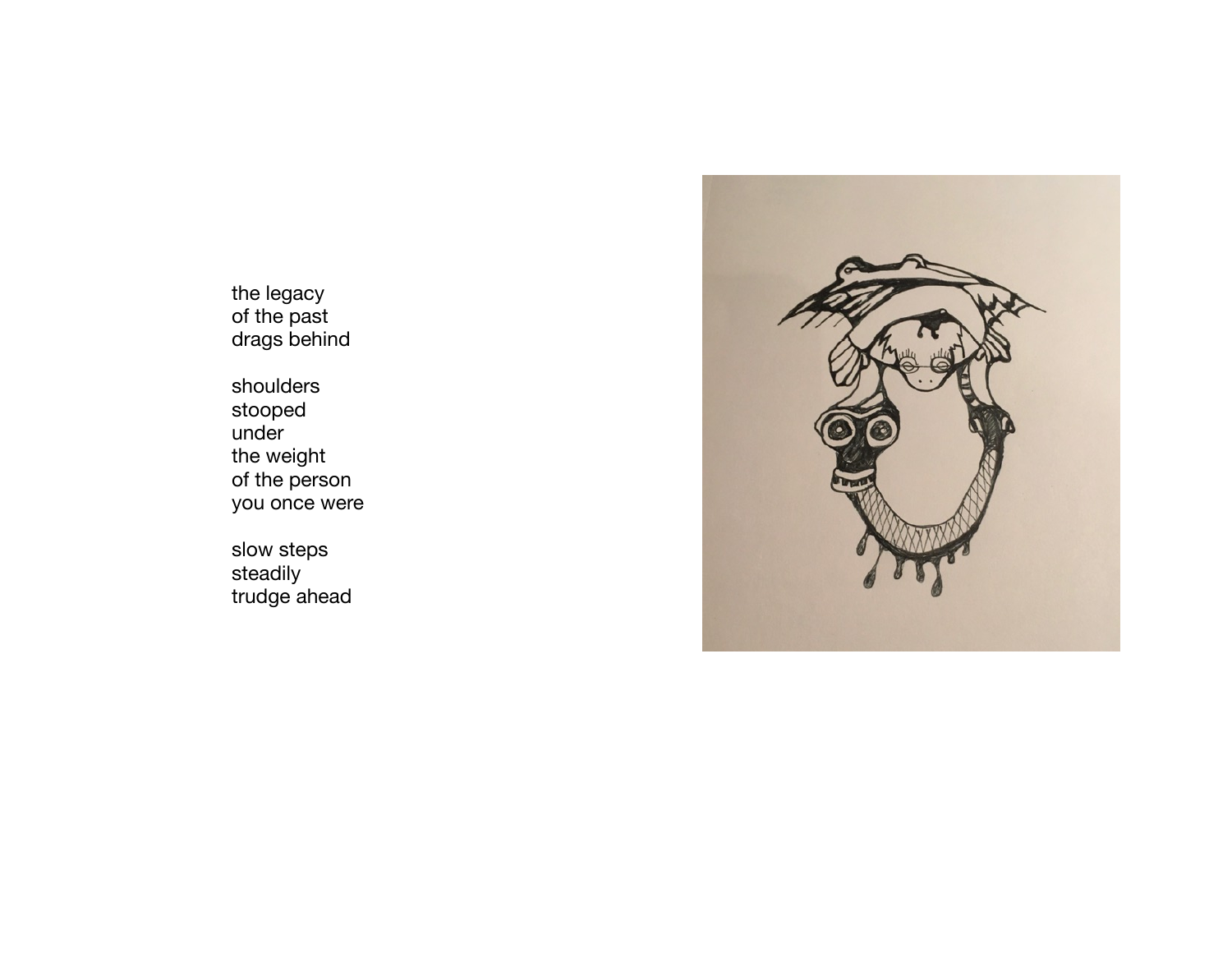

at the end of the bed warm breezes wipe between toes gently licking

loose feet

in the afterglow criss crossed

drying two feet basking relaxed in the flow

two feet twitching eager to go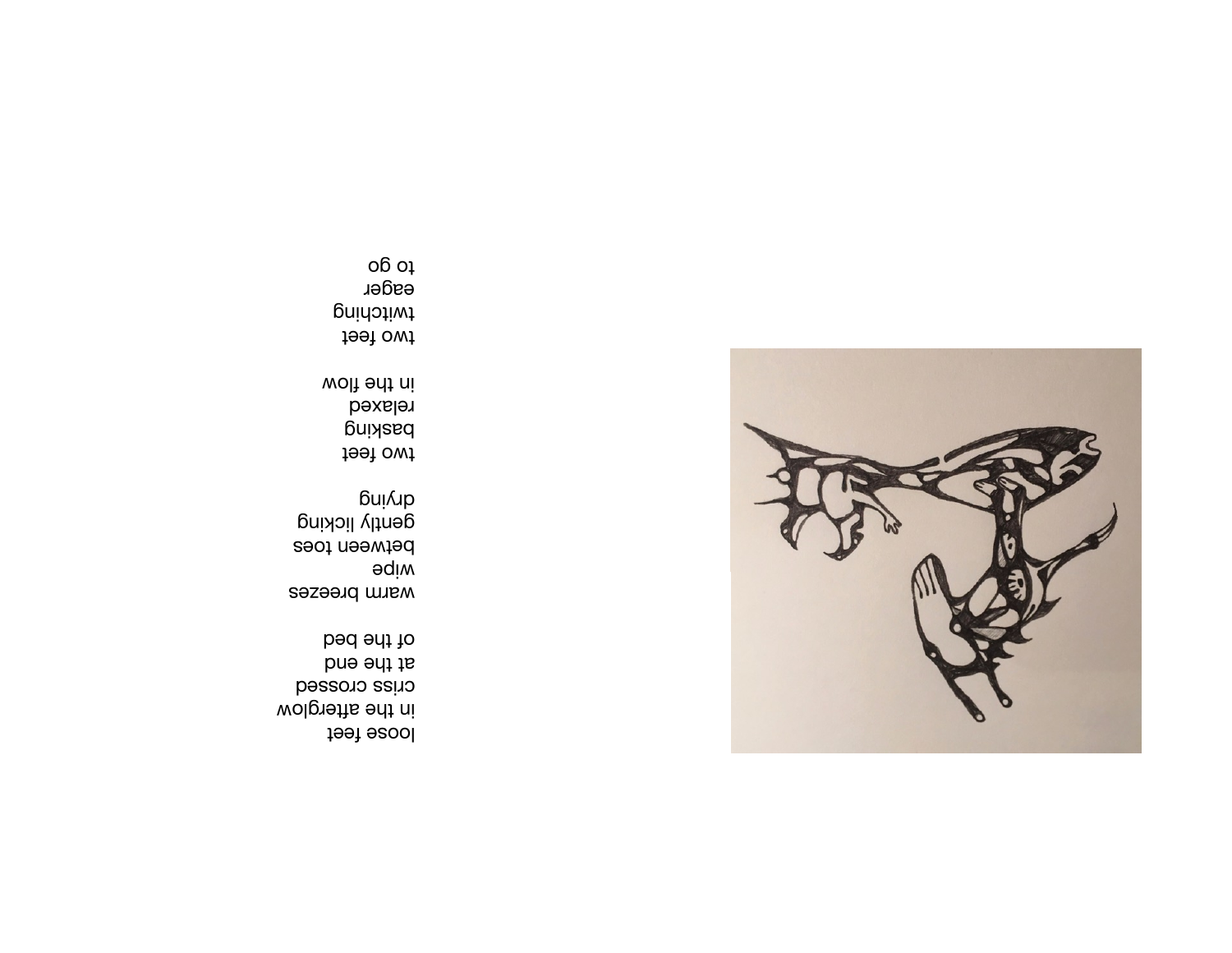

coming out of the anesthesia rising above the fog

bobbing on the horizon riding waves

bits of memory disjointed